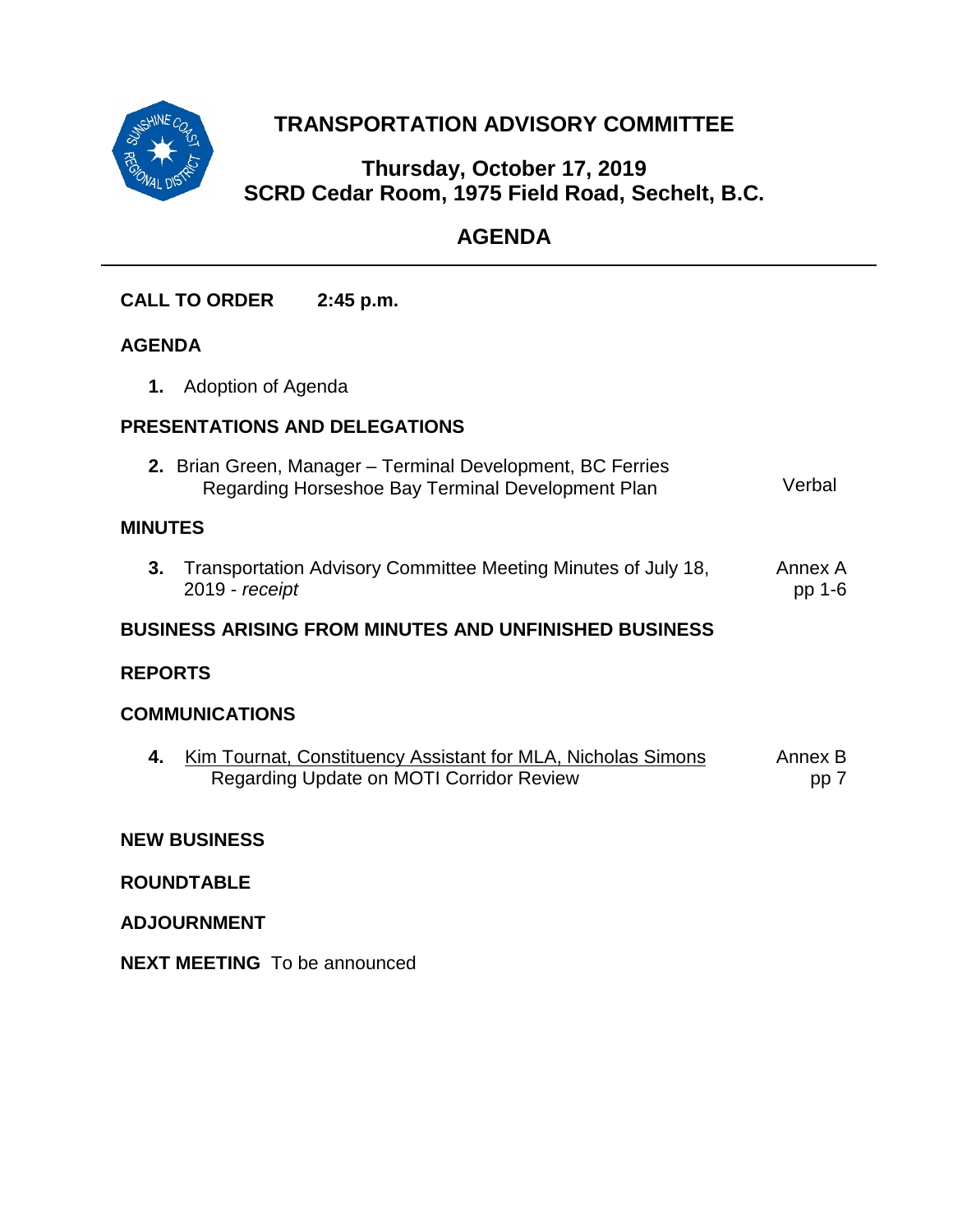#### **SUNSHINE COAST REGIONAL DISTRICT TRANSPORTATION ADVISORY COMMITTEE July 18, 2019**

<span id="page-1-0"></span>RECOMMENDATIONS FROM THE TRANSPORTATION ADVISORY COMMITTEE MEETING HELD IN THE BOARD ROOM OF THE SUNSHINE COAST REGIONAL DISTRICT AT 1975 FIELD ROAD, SECHELT, BC

| <b>PRESENT:</b>      |                                                 |                       |
|----------------------|-------------------------------------------------|-----------------------|
| (Voting Members)     | Director, Electoral Area E, Chair               | Donna McMahon         |
|                      | Director, Electoral Area A, Vice-Chair          | Leonard Lee           |
|                      | Director, Electoral Area B                      | Lori Pratt            |
|                      | Director, Electoral Area D                      | Andreas Tize          |
|                      | Director, Electoral Area F                      | <b>Mark Hiltz</b>     |
|                      | Director, Town of Gibsons                       | <b>Bill Beamish</b>   |
|                      | Director, District of Sechelt                   | Darnelda Siegers      |
|                      | Director, District of Sechelt                   | Tom Lamb              |
|                      | <b>Sechelt Nation</b>                           | Alvina Paul           |
|                      | Ministry of Transportation & Infrastructure     | Don Legault           |
|                      | Ministry of Transportation & Infrastructure     | <b>Colin Midgely</b>  |
|                      | <b>BC Ferry Corporation</b>                     | <b>Robert Edwards</b> |
|                      | <b>Transportation Choices (TraC)</b>            | <b>Jody Schick</b>    |
|                      | Southern Sunshine Coast Ferry Advisory          |                       |
|                      | Committee                                       | Diana Mumford         |
| <b>ALSO PRESENT:</b> |                                                 |                       |
| (Non-Voting)         | GM, Planning and Community Development          | lan Hall              |
|                      | GM, Infrastructure Services                     | Remko Rosenboom       |
|                      | Manger, Transit and Fleet                       | Gordon Dykstra        |
|                      | <b>RCMP</b>                                     | Sgt. Poppy Hallam     |
|                      | Alt. Director, Electoral Area A                 | Marianna Bekei        |
|                      | <b>District of Sechelt Councillor</b>           | Matt McLean           |
|                      | <b>MLA Constituency Assistant</b>               | Kim Tournat           |
|                      | <b>SCRD Administrative Assistant / Recorder</b> | A. O'Brien            |
|                      | Public                                          | 6                     |
|                      | Media                                           | 1                     |
|                      |                                                 |                       |

#### **CALL TO ORDER** 2:45 p.m.

**AGENDA** The agenda was adopted as presented.

#### **PRESENTATIONS AND DELEGATIONS**

*Janice Thicke presented to the Transportation Advisory Committee regarding a request for additional signage for "No overnight parking or camping" along pull-out areas on Ocean Beach Esplanade and enforcement by RCMP.*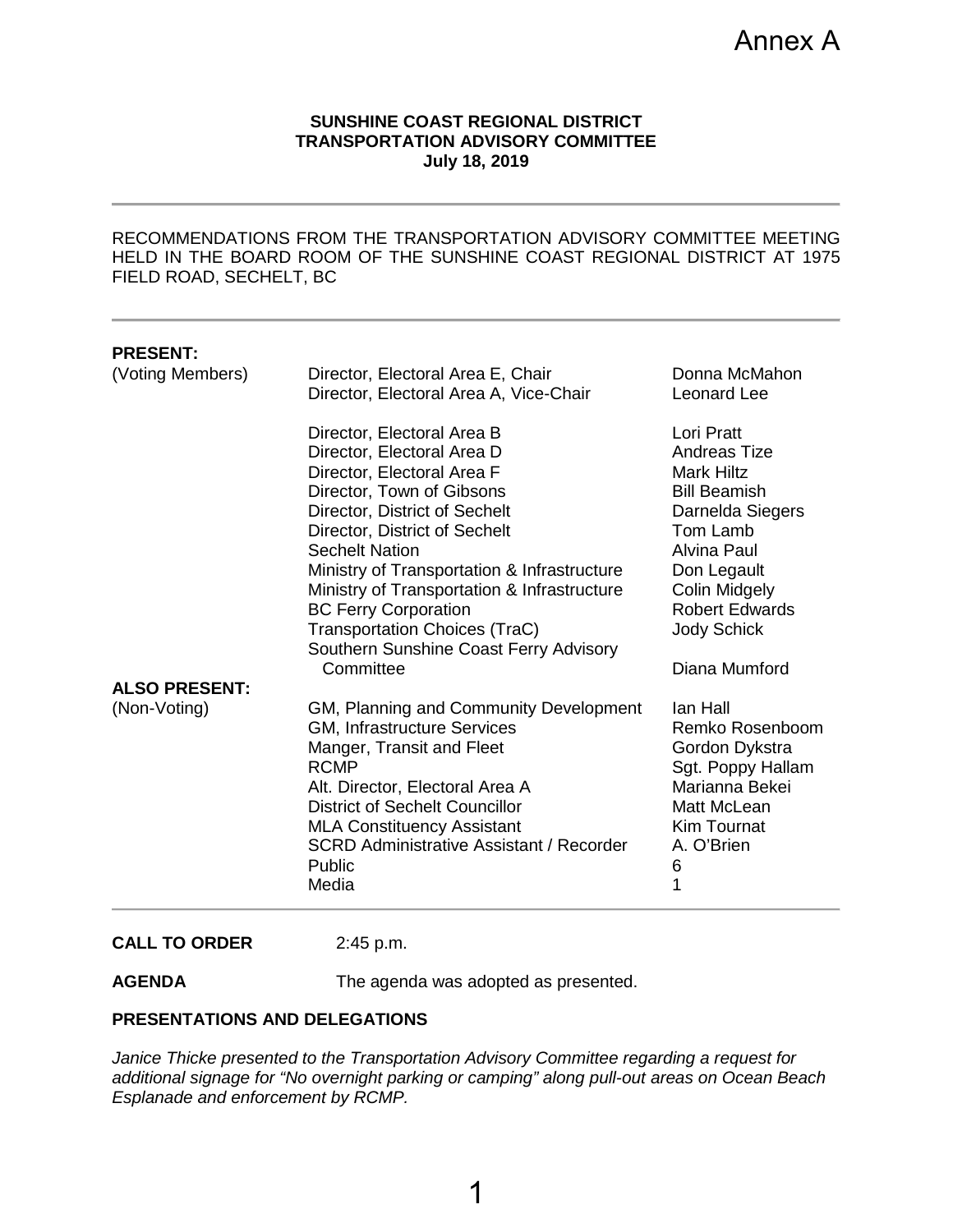Discussion included the following points:

- Enforcement or no overnight parking or camping is under the Motor Vehicle Act. RCMP can issue tickets as parking offences.
- Violation tickets must be issued in person to the registered vehicle owner.
- MOTI will look into placing more signs at entrance and at specific locations along Ocean Beach Esplanade.
- Residents and visitors alike would need to comply with the no-parking regulation.

#### **MINUTES**

#### **Recommendation No. 1** *Transportation Advisory Committee Meeting Minutes of April 18, 2019*

The Transportation Advisory Committee recommended that the Transportation Advisory Committee meeting minutes of April 18, 2019 be received, amended and adopted as follows;

• Page 5: "MOTI – Does not own right of way on some sections of Reed Road."

#### **BUSINESS ARISING FROM MINUTES AND UNFINISHED BUSINESS**

It was noted that the SCRD Board adopted Recommendation No. 2 from the Transportation Advisory Committee meeting minutes of April 18, 2019 and one representative from the Southern Sunshine Coast Ferry Advisory Committee has been added as a voting member to the Terms of Reference.

#### **REPORTS**

#### **Recommendation No. 2** *Park and Ride Options*

The Transportation Advisory Committee recommended that the report titled Park and Ride Options be received;

AND THAT park and ride facility location and design be explored with the community in 2019/2020 as part of planned survey research to update Transit Future Plan priorities.

Discussion included the following points:

- Parking challenges at Langdale ferry terminal and desire to find short term locations for park and ride options prior to the start of the terminal redevelopment construction.
- Timeline for construction start is Fall. First phase will be the overflow parking lot, not paid parking lot. BC Ferries is looking into possible shuttle options from Lower Gibsons, Marina area.
- Ferry Advisory committee would like to see short term solutions as parking is consistently full.
- District of Sechelt potential option would not be for another 9-12 months.
- Town of Gibsons reached out to School District for the summer.
- Would need to be located in close proximity to an existing bus stop.
- shíshálh Nation clearing land near the hospital in August. Could be a potential location.
- Central locations near other amenities are ideal.
- Suggestions: Halfmoon Bay fire hall area, Sechelt fire hall area, industrial area in Sechelt, Tsain-Ko mall, Raven's Cry Theatre area.
- MOTI: park and ride options preferably on a side road, where a small area can be built.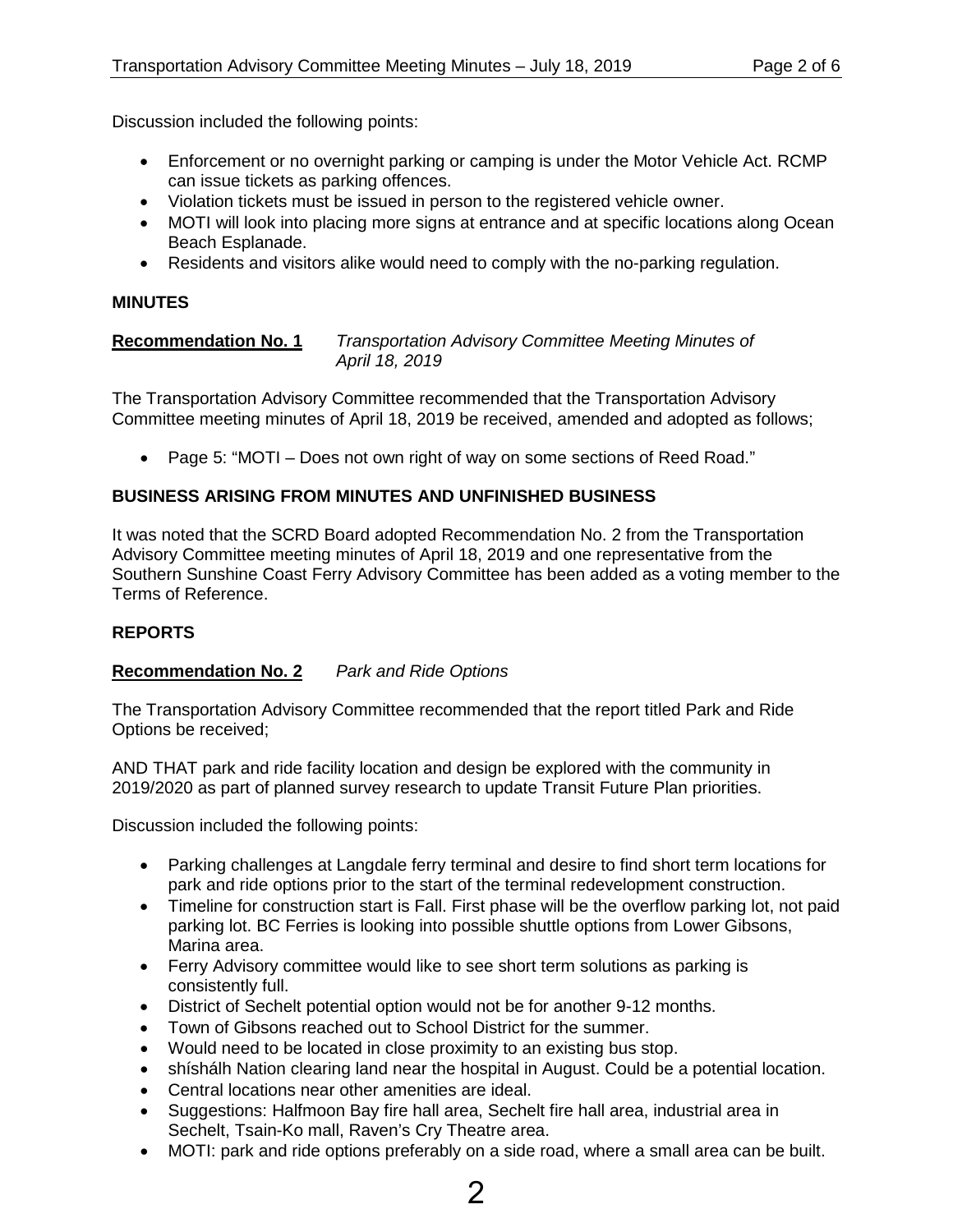- Concerns for safety when vehicles pull-out and pedestrians crossing high-way.
- Advertise park and ride options in conjunction with BC Ferries.

#### **COMMUNICATIONS**

#### **Recommendation No. 3** *July 2019 Ferry Advisory Committee Bulletin*

The Transportation Advisory Committee recommended that correspondence from Diana Mumford, Southern Sunshine Coast Ferry Advisory Committee regarding July 2019 Ferry Advisory Committee Bulletin be received.

*Diana Mumford, Southern Sunshine Coast Ferry Advisory Committee provided a summary of the July 2019 Bulletin. A letter was received from Minister Trevena regarding changes to the Coastal Ferry Act. The SSCFAC sent a response letter to the Minister with comments regarding the service contract for Route 3 Ferry usage and concerns that the contract does not reflect the Sunday sailings being re-instated and the sailing wait period notice on the website only accounts for vehicles that have passed the terminal gates and not the upper parking lot. There will not be a second full time vessel on the route until 2024, after the redevelopment of the Horseshoe Bay and Langdale terminals.* 

#### **Recommendation No. 4** *Construction of Bus Shelters Correspondence*

The Transportation Advisory Committee recommended that correspondence from Michael Maser, Resident, Elphinstone, dated April 30, 2019 regarding construction of bus shelters be received.

*The General Manager of Infrastructure Services noted that all of the current bus shelters have been built using grant funding. There is a small budget put aside to maintain them, but no budget to properly inspect, repair or replace them. A staff report on a bus shelter program will come to a future Standing Committee in Q4. The report will address funding, gas-tax money, community group partnerships for donations and standard for shelters. Data from the recently installed passenger counters is forthcoming.*

#### **Recommendation No. 5** *BC Ferries Key Stakeholder Update – April 10, 2019*

The Transportation Advisory Committee recommended that correspondence from BC Ferries, Key Stakeholder Update, dated April 10, 2019 regarding Horseshoe Bay Terminal Development Plan be received.

*The project is early in the process. BC Ferries may be looking at a new car ramp to get on the Langdale ferry and new route up the highway off the Langdale ferry to reduce bottleneck of traffic when two ferries are unloading at the same time.* 

#### **Recommendation No. 6** *Town of Gibsons Correspondence*

The Transportation Advisory Committee recommended that correspondence from William Beamish, Mayor, Town of Gibsons dated May 31, 2019 regarding request to Minister of Transportation & Infrastructure regarding Sunshine Coast Highway 101 be received.

*Director Beamish noted that a reply letter has not been received back from the Minister. There has been an additional death since the letter was sent. There are concerns about the highway speed near Woodcreek Park. Noted a pedestrian crossing system observed in Vancouver using a flag to cross the road.*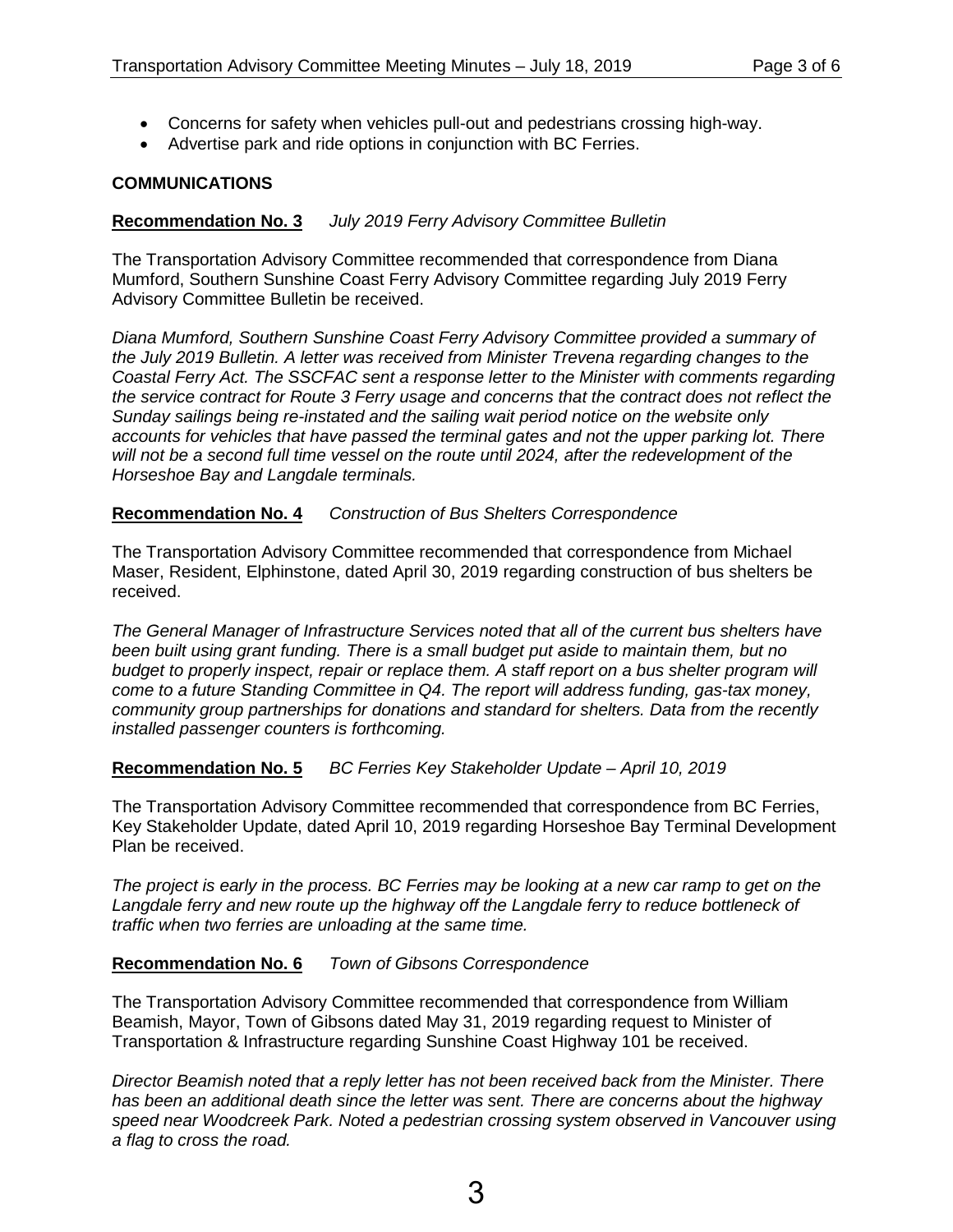MOTI provided a summary of the process to reduce the speed limit on a portion of the highway:

- Speed survey needs to be requested.
- Speed limit is set at the  $85<sup>th</sup>$  percentile.
- Traffic analysis to develop a recommendation.
- Chief Engineer would need to sign off any changes to the speed limit.
- The last speed survey was conducted in 2016.

## **Recommendation No. 7** *Speed Survey*

The Transportation Advisory Committee recommended that *the SCRD send a letter to the Ministry of Transportation and Infrastructure requesting that the speed limit for the portion of the Sunshine Coast highway near the Woodcreek Park area be reduced to 60 km/hr.*

#### **NEW BUSINESS**

## **Draft MOU with SCRD and MOTI – Active Transportation Infrastructure**

Director McMahon noted concerns with the Draft Active Transportation Infrastructure MOU as follows:

- Concern that the MOU opens the door for requiring local governments to be responsible for provincial highways. Highway 101 is considered a controlled access highway.
- Liability concerns
- No wording in the document that recognizes MOTI's mandate to service all road users, not just motor vehicles.
- MOU reads like Active Transportation is the responsibility of local government
- Staff will report back to the Board with feedback from the 5 other regional districts involved in the project
- Pilot project on Gabriola Island has not started yet.

## **Transportation Advisory Committee role in multi-jurisdictional transportation initiatives**

Discussion included the following points:

- In 2010, TAC was involved in the Integrated Transportation Plan
- TAC member agencies coordinate advocacy with senior government on key transportation issues: Highway 101, BC Ferries
- Suggestion: Task group to meet more frequently and report back to TAC. TAC is already a subcommittee of an SCRD Standing Committee.
- Cohesive message from various agencies going forward that encompass all the issues that are inter-related
- The Integrated Transportation Study at one time was a cohesive direction. Is this still the guiding document for TAC?
- Shíshálh Nation suggestion to bring regional transportation as a topic to a future Intergovernmental meeting.
- Suggestion: Reach out to the qathet Regional District Transportation Committee and include Powell River in regional discussions on transportation.
- Board Chair and Interim CAO will follow up with opportunity to hold annual Intergovernmental meetings with upper Sunshine Coast local governments on transportation issues.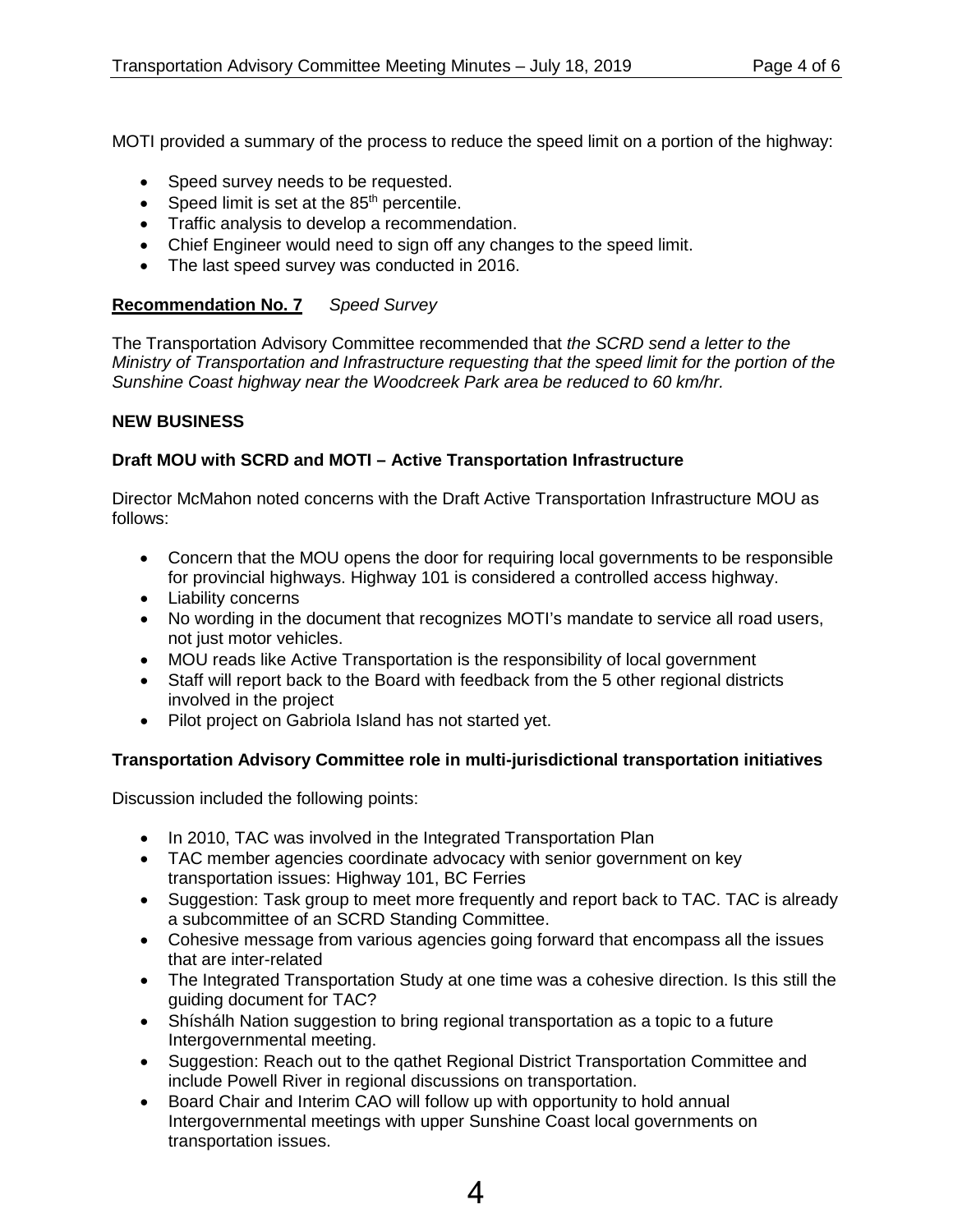• Ferry advocacy is happening between lower and upper Sunshine Coast.

#### **Recommendation No. 8** *2011 Integrated Transportation Study*

The Transportation Advisory Committee recommended that the 2011 Integrated Transportation Study be circulated to TAC members and included as an agenda item for discussion at the October 17, 2019 TAC meeting.

#### **Update on MOTI Corridor Review**

MOTI noted that the current status of the review is in Phase 1. The problem definition portion has been completed. The SCRD and other member municipalities will be provided an opportunity to comment.

#### **ROUNDTABLE**

Committee members provided roundtable updates as follows:

Director Hiltz (West Howe Sound) – MOTI webcam on the top of bypass is appreciated. Concern regarding a "levy/dyke structure" on Marine Drive following flooding on Checkwelp Nation land. Is there a mechanism to change the 50km/h speed on bypass heading east based on congestion? BC Ferries sign meant to be a warning for upcoming congestion. People having challenges turning right when traffic control is set up at BC Ferry Langdale Terminal. Can citizens pay to tow a vehicle? RCMP can only tow on public right of way if it is impeding traffic or uninsured.

Director Lee (Egmont/Pender Harbour) – Would like to find a solution for abandoned vehicles. RCMP can assist to track down registered owner. Tow truck companies don't want the vehicles. RCMP sends a letter to registered owner to notify before a vehicle can be towed.

Jody Schick (TraC) – TraC is supportive of the new provincial Active Transportation Strategy. The document has a section on active transportation and highways that would be a good model for the Coast. How is knotweed on the highway dealt with?

Colin Midgely (MOTI) – If the knotweed is deemed a safety hazard it can be treated on a case by case location basis, depends if it is near a culvert or water course, due to the chemicals used.

Director Tize (Roberts Creek) – Knotweed growth on Lower and Woodley Road. Concern for pot holes on Lower Road. Capilano noted that BA Blacktop is aware and will address it once available.

Gordon Dykstra (SCRD Manager, Transit and Fleet) – Noted a 10% increase in Transit ridership this year. Adjustments to the schedule for the summer have been beneficial to the public.

Director Beamish (Town of Gibsons) – Would like to see the shoulders swept in the bike lanes. Is there a policy or legislative solution for cost recovery of abandoned vehicles through ICBC vehicle registration?

Director Pratt (Halfmoon Bay) – Acknowledged and thanked Don Legault, MOTI for his contribution to the Sunshine Coast.

Don Legault (MOTI) – Will be leaving the Lower Mainland district and joining the Vancouver Island district out of Saanich in September.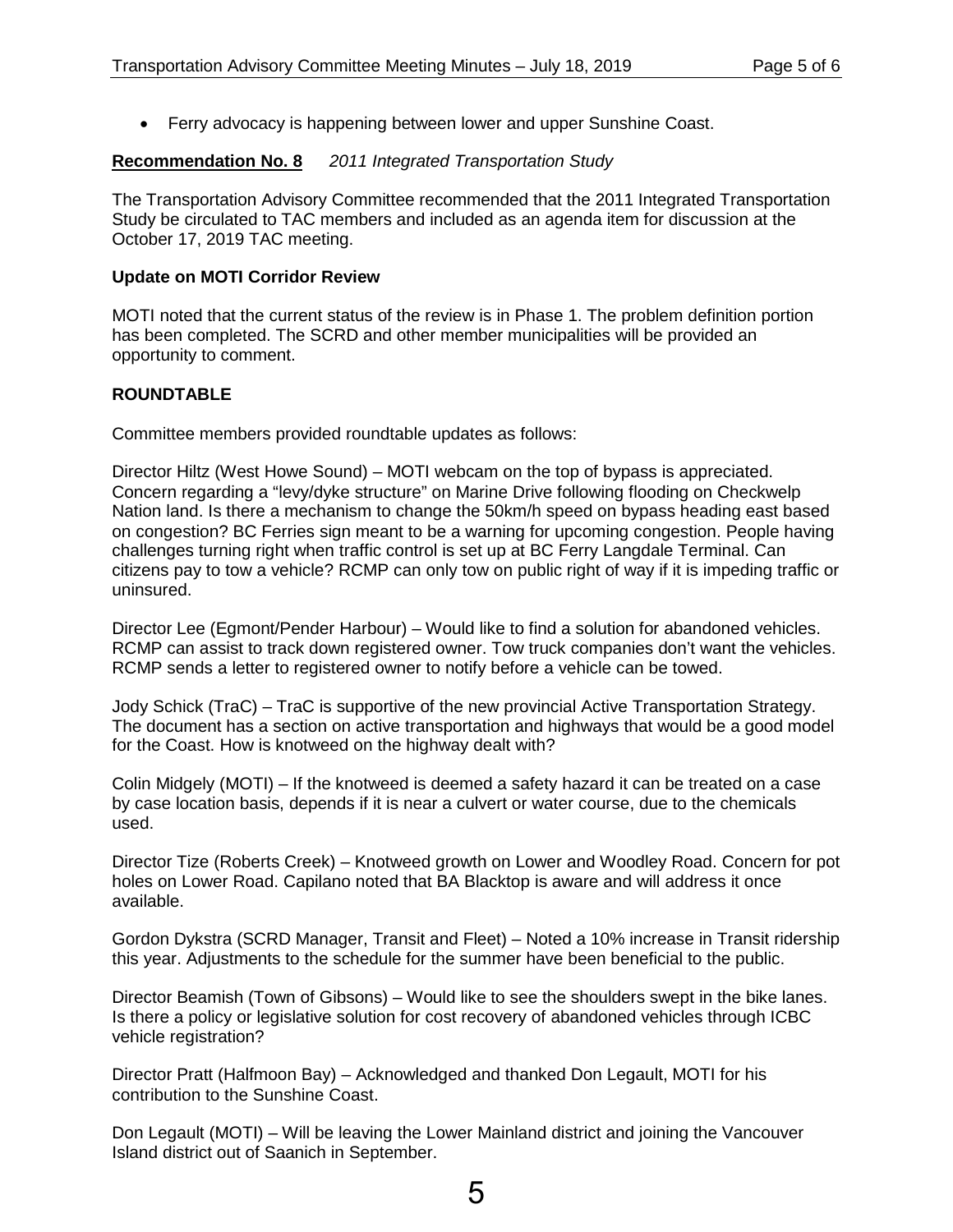Sgt. Poppy Hallam (RCMP) – Good coordination with MOTI with traffic control after collisions. Speed in passing lane in Roberts Creek is problematic. Police service dog is on the Coast.

Director Paul (shíshálh Nation) – Sees a lot of potential for Nation to collaborate with TRAC on high traffic areas. Shíshálh Nation is working on an area plan for Selma Park Road to McDonald's area.

Director Siegers (District of Sechelt) – Inquired if municipalities could receive advanced notice about work on the highway, so that the public could be made aware through local government communication channels. DriveBC does have some notification. MOTI will confirm if Capilano can give notice, at least 1 day in advance of upcoming work.

Director Lee (Egmont/Pender Harbour) – Inquired if there are plans to paint lines other than Hwy 101. MOTI advised that the paint allocation for the bypass was moved to paint Pratt and Gower Point Road.

Director McMahon (Elphinstone) – Noted that the lines painted on Pratt Road have been a big improvement. Resident concerned about dust from a commercial property on Fitchett Road and public accessing the driveway for recreational purposes. Concern about a landslip hazard at Scurve on Gower Point Road. MOTI worked on it last winter to mitigate concern, Capilano will be re-paving that area shortly. Concerns about debris and loose sand at the Shirley Creek culvert on Russell Road. Inquired if possible to get covered bike parking at Langdale terminal. BC Ferries noted that bike locker program has started again and covered bike parking is part of the terminal redevelopment plan.

In May, toured area with ICBC road safety representative looked at ongoing issues. The road safety map shows a high accident rate at Pratt Road and Highway 101. Inquired if there were any plans to redesign this intersection. The Gospel Rock development traffic study stated that the intersection is close to capacity. It had 75 collisions in the last five years. MOTI can ask traffic engineers to take a look at this area, no immediate plans, recently reconstructed.

**ADJOURNMENT** 4:35 p.m.

\_\_\_\_\_\_\_\_\_\_\_\_\_\_\_\_\_\_\_\_\_\_\_\_\_\_\_\_\_\_\_\_\_\_\_\_\_\_\_\_\_\_\_\_\_\_ Committee Chair